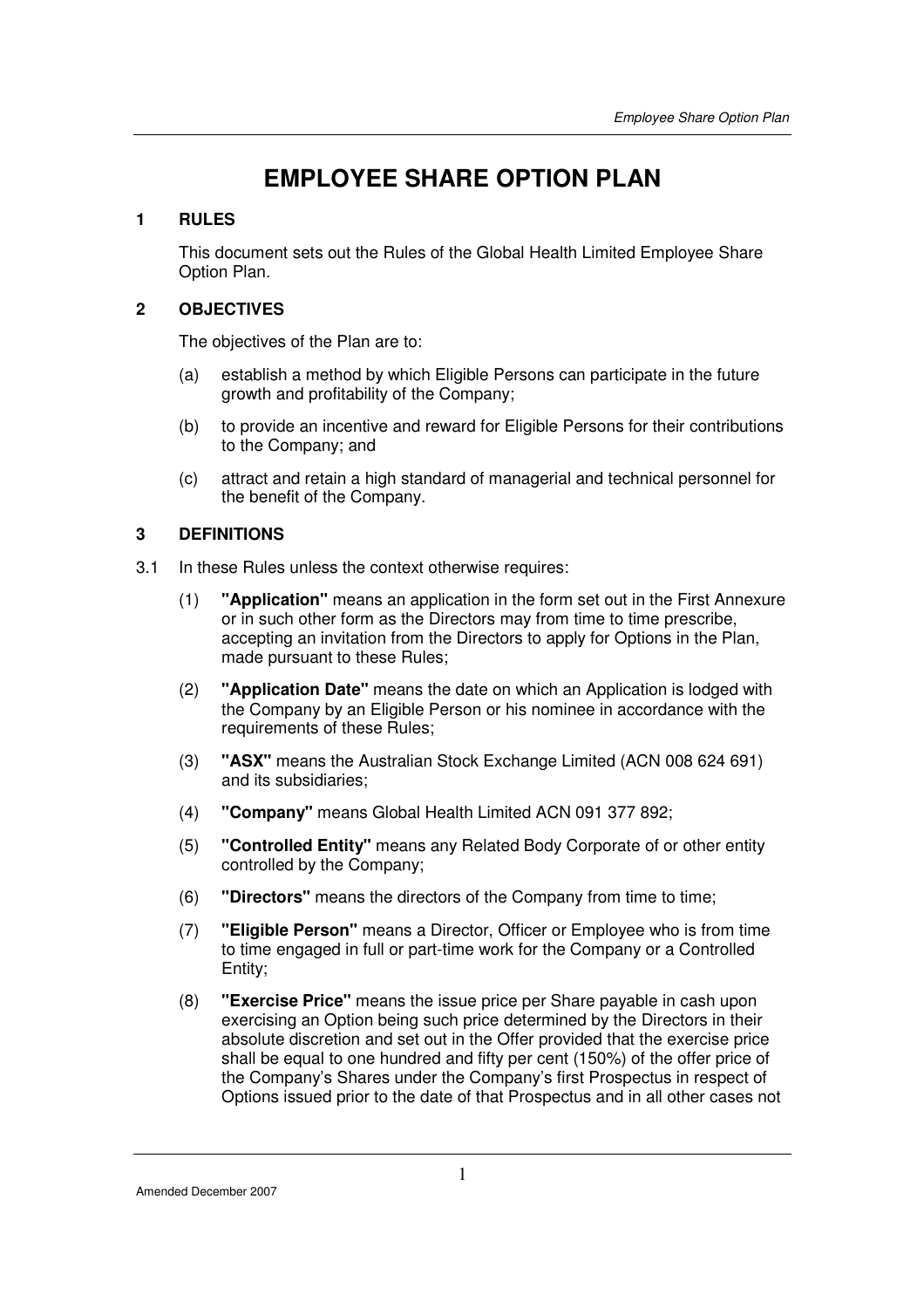less than the average Market Price on ASX on the five trading days prior to the day the Directors resolve to grant the Option(s).

- (9) **"Expiry Date"** means 5.00pm Western Standard Time in Australia on the day which is five years after the date of issue of an Option or shorter period of no less than two years as the Directors determine in writing at the time of Offer;
- (10) **"First Annexure"** means the first annexure attached to and forming part of this document;
- (11) **"Listing Rules"** means the Listing Rules of the ASX as amended from time to time;
- (12) **"Market Price"** means the market price quoted for buyers of Shares at the close of trading on the day immediately preceding the date of the Offer by the Directors as published by the ASX in the National Trading Statistics;
- (13) **"Offer"** means the offer of Options made in accordance with Rule 6;
- (14) **"Option"** means an option to subscribe for a Share issued in accordance with these Rules;
- (15) **"Option Exercise Notice"** means a notice for the exercise of Options in accordance with the Rules in the form set out in the Second Annexure to these Rules or in such other form as the Directors from time to time prescribe;
- (16) **"Plan"** means the Global Health Limited Employee Share Option Plan established in accordance with these Rules;
- (17) **"Related Body Corporate**" has the same meaning as given to that term in the Corporations Law;
- (18) **"Rules"** means the rules of the Global Health Limited Employee Share Option Plan as set out in this document as amended from time to time;
- (19) **"Second Annexure"** means the second annexure attached to and forming part of this document;
- (20) **"Share"** means a fully paid ordinary share in the Company;
- (21) **"Terms and Conditions of Issue"** means the terms and conditions of issue of Options specified in this document or in an Offer.

Unless the context otherwise requires any word or phrase used in these Rules which is not defined but which is defined in the Listing Rules has the same effect as that contained in the Listing Rules.

- 3.2 Words importing any gender include all genders.
- 3.3 The singular includes the plural and vice versa.
- 3.4 Headings are included for convenience only and do not affect the construction of these Rules.

Amended December 2007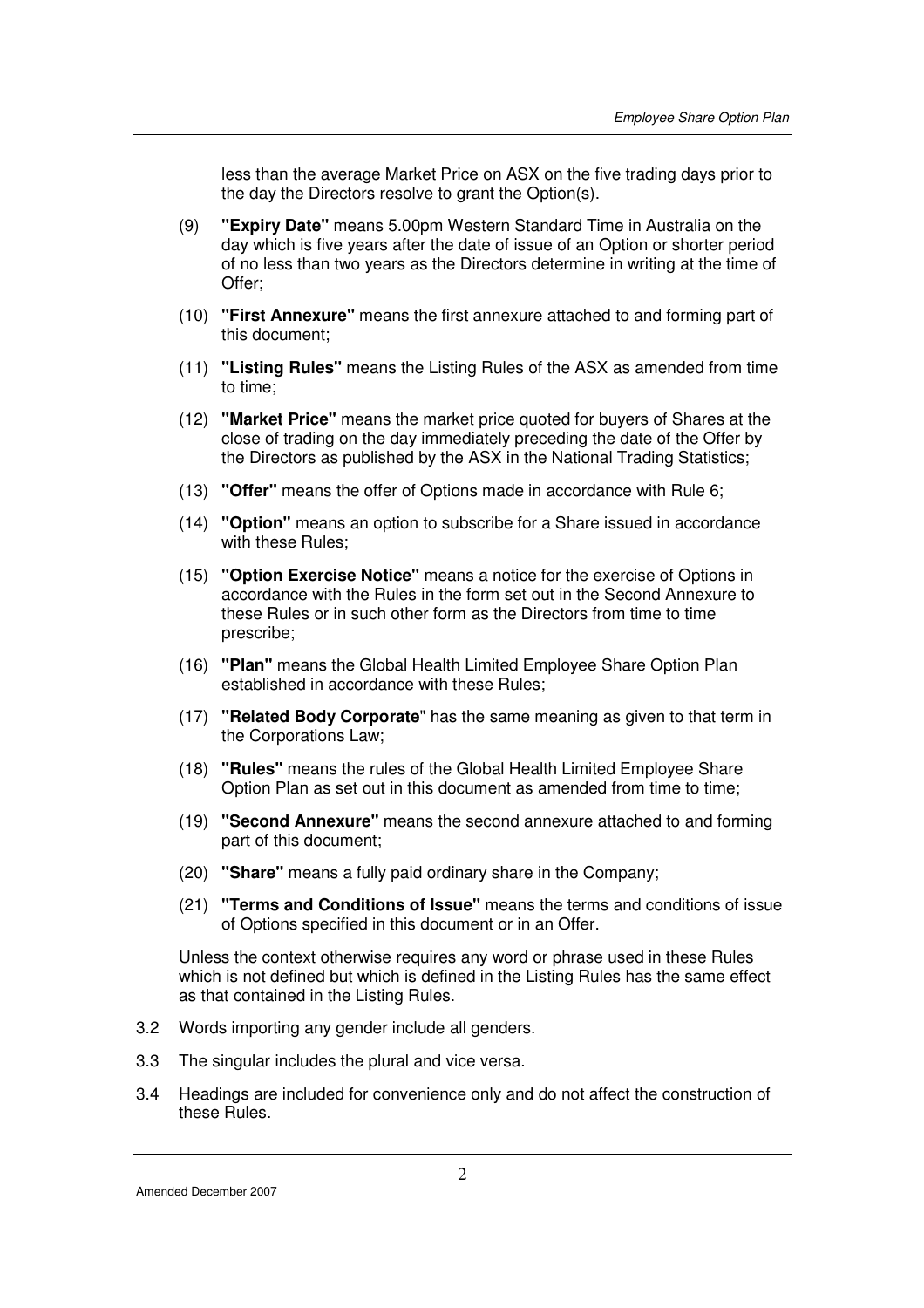# **4 THE PLAN**

- 4.1 (a) There shall be set aside for the purposes of the Plan such number of ordinary shares as the Directors may from time to time determine.
	- (b) The Directors shall not offer or issue Options to any Eligible Person in accordance with the Plan if the total number of shares the subject of Options, when aggregated with:
		- (i) the number of shares in the same class which would be issued were each outstanding offer or invitation or option to acquire unissued shares in the Company, being an offer or invitation made or Option acquired pursuant to the Plan or any other employee or executive share plan extended only to Eligible Persons, to be accepted or exercised (as the case may be); and
		- (ii) the number of shares in the same class issued during the previous five (5) years pursuant to the Plan or any other employee or executive share plan extended only to Eligible Persons,

 would exceed five per cent (5%) of the total number of issued shares in the Company as at the time of the proposed offer or issue.

- 4.2 The Directors will administer the Plan awarding Options to acquire shares in the Company to Eligible Persons. The selection of persons to whom the shares will be offered under the Plan and the number of shares which may be offered to those persons will be determined wholly by the Directors in their absolute discretion.
- 4.3 Options may not be offered to a Director or his or her associates except where approval is given by the Shareholders of the Company in general meeting in accordance with the requirements of the Listing Rules.
- 4.4 The initial duration of the Plan shall be for three (3) years. No allotment of Options shall be made pursuant to the Plan after that time unless the operation of the Plan is extended for such period(s) as the Company determines in general meeting as long as each and any extension of the Plan shall be for a period not greater than three (3) years.
- 4.5 Participation in the Plan is subject to the Rules.

# **5 ELIGIBILITY TO PARTICIPATE**

- 5.1 Officers and Employees both full and part-time are eligible to participate in the Plan.
- 5.2 Eligibility to participate in the Plan will not involve any right to participate in the Plan, and participation will be solely determined by the Board.

# **6 OFFERS OF OPTIONS**

6.1 The Directors may from time to time make Offers in writing to Eligible Persons inviting them to take up Options under the Plan;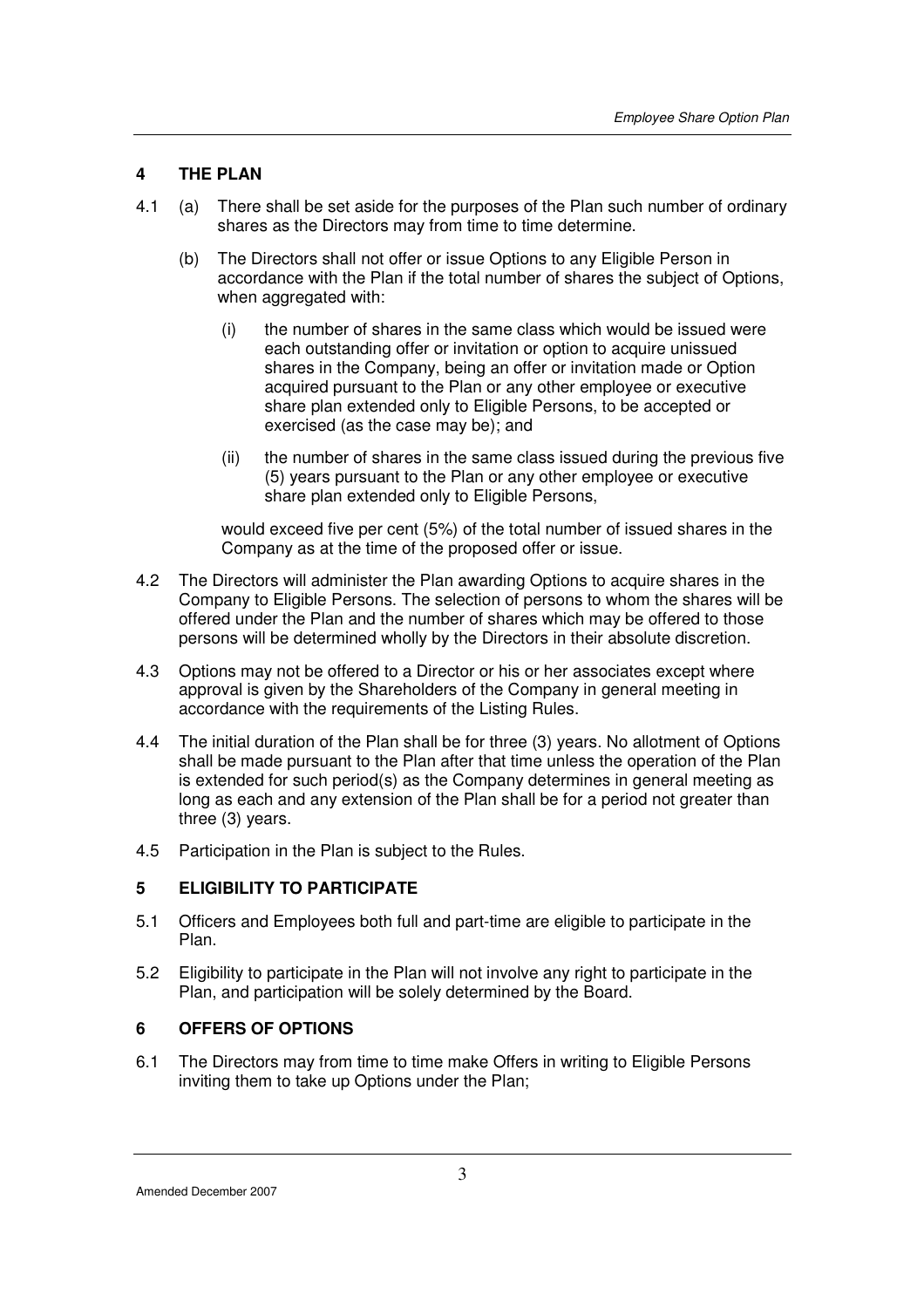- 6.2 Each Offer made by the Directors shall:
	- (a) specify the number of options and the terms and conditions of the issue of the Options the subject of the Offer; and
	- (b) have attached an Application and copy of these Rules.

## **7 TERMS AND CONDITIONS OF ISSUE**

All Options issued under the Plan will be issued on the following terms and conditions:

- (a) each Option shall be issued free of consideration;
- (b) each Option shall entitle the holder to subscribe for one Share at the Exercise Price;
- (c) each Option expires on its Expiry Date;
- (d) subject to Rule 9, the Options can be exercised in whole or part at any time up to and including the Expiry Date by lodging an Option Exercise Notice accompanied by the payment of the Exercise Price;
- (e) subject to ASX listing rules the Options shall not be transferred or assigned by the holder except that the holder may at any time transfer all or any of his Options to his spouse or to a company the majority of the issued shares in which are beneficially owned by him or to any trust that the holder is a beneficiary;
- (f) there are no participating rights or entitlements inherent in the Options and Option holders will not be entitled to participate in any new issue or bonus issue of shares which may be offered to members of the Company from time to time prior to the Expiry Date;
- (g) in the event of any reorganisation (including consolidation, subdivision, reduction or cancellation) of the issued capital of the Company, the Options are to be reorganised in a manner required by ASX Listing Rules on a reorganisation of capital;
- (h) Shares allotted and issued pursuant to the exercise of Options will be allotted and issued not more than ten (10) business days after receipt of both a properly executed Option Exercise Notice and the relevant subscription monies;
- (i) application will not be made to the ASX for Official Quotation of the Options;
- (j) all shares issued upon exercise of any Option will rank pari passu in all respects with the Company's then issued Shares. The Company will apply for Official Quotation with the ASX for all shares issued upon exercise of any Option;
- (k) no Options shall be issued under the Plan until an Application approved by the Directors has been received by the Company; and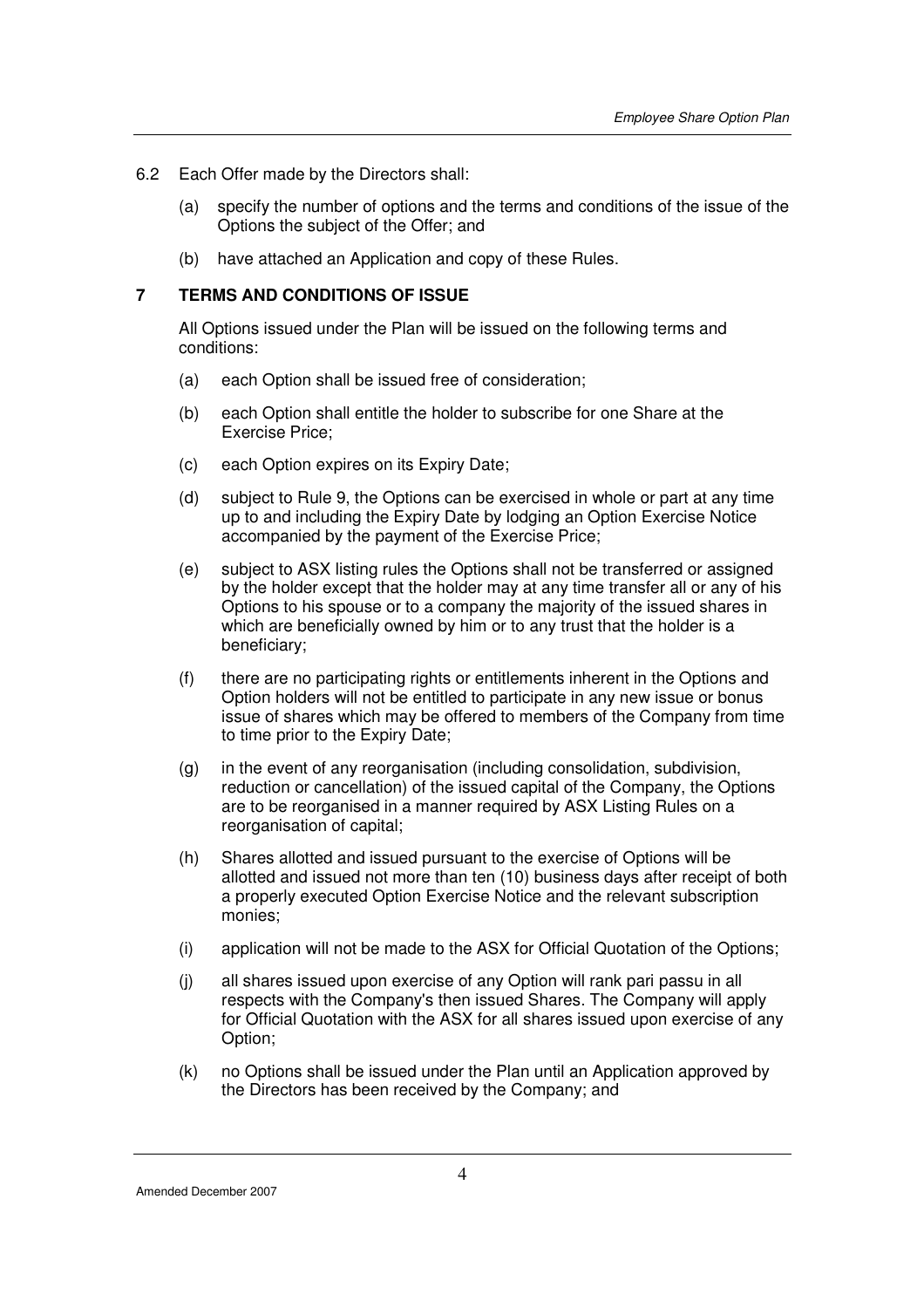(l) the Company shall allot the Options and deliver a certificate or certificates for the Options to the Eligible Person within ten (10) business days of the Application Date.

# **8 IDENTITY OF ALLOTTEES**

Options may be issued to the Eligible Persons or their nominees as approved by the Directors from time to time.

## **9 CONDITIONS OF EXERCISE OF OPTIONS**

Save for in the event of an offer being made for all or part of the Shares in the Company by way of a Part A Statement within the meaning of Part 6.1 of the Corporations Law or unless otherwise agreed by the Directors, an Eligible Person is not entitled to exercise any Option during the initial period of two (2) years of the term of any Option calculated from and including each date of issue and subject to Clause 10, after the period of two  $(2)$  years, two thirds  $(2/3^{rds})$  of the Options issued to an Eligible Person under the Plan vest and may be exercised by an Eligible Person, and after three (3) years the balance one-third  $(1/3^{rd})$  of the Options vest and may be exercised by an Eligible Person, provided that all Options which are not exercised by the Expiry Date will automatically lapse and be forfeited.

## **10 CESSATION OF EMPLOYMENT**

- 10.1 Any Options issued pursuant to the Plan will be allotted on the condition that the whole of the Options issued to an Eligible Person automatically lapse and are forfeited (except that the Eligible Person may within 30 days after termination or resignation exercise any Options which he is already entitled to exercise pursuant to the provisions of Rule 9) if that Eligible Person:
	- (a) voluntarily resigns from employment with the Company otherwise than to take up employment with a Related Body Corporate of the Company;
	- (b) is dismissed from employment with the Company for any one or more of the following reasons:
		- (i) wilful misconduct bringing disrepute on the Company or a Related Body Corporate;
		- (ii) repeated disobedience, after prior written warning;
		- (iii) incompetence in the performance of any duties for which the Eligible Person was employed, after prior written warning;
		- (iv) fraud or any other dishonesty in respect of the property or affairs of the Company or a Related Body Corporate; or
		- (v) any other reason, based on which the Directors believe is fair and reasonable to warrant the lapsing and forfeiture of the Options.
- 10.2 Options issued to an Eligible Person will not lapse and be forfeited where an Eligible Person ceases employment with the Company in the following circumstances:

Amended December 2007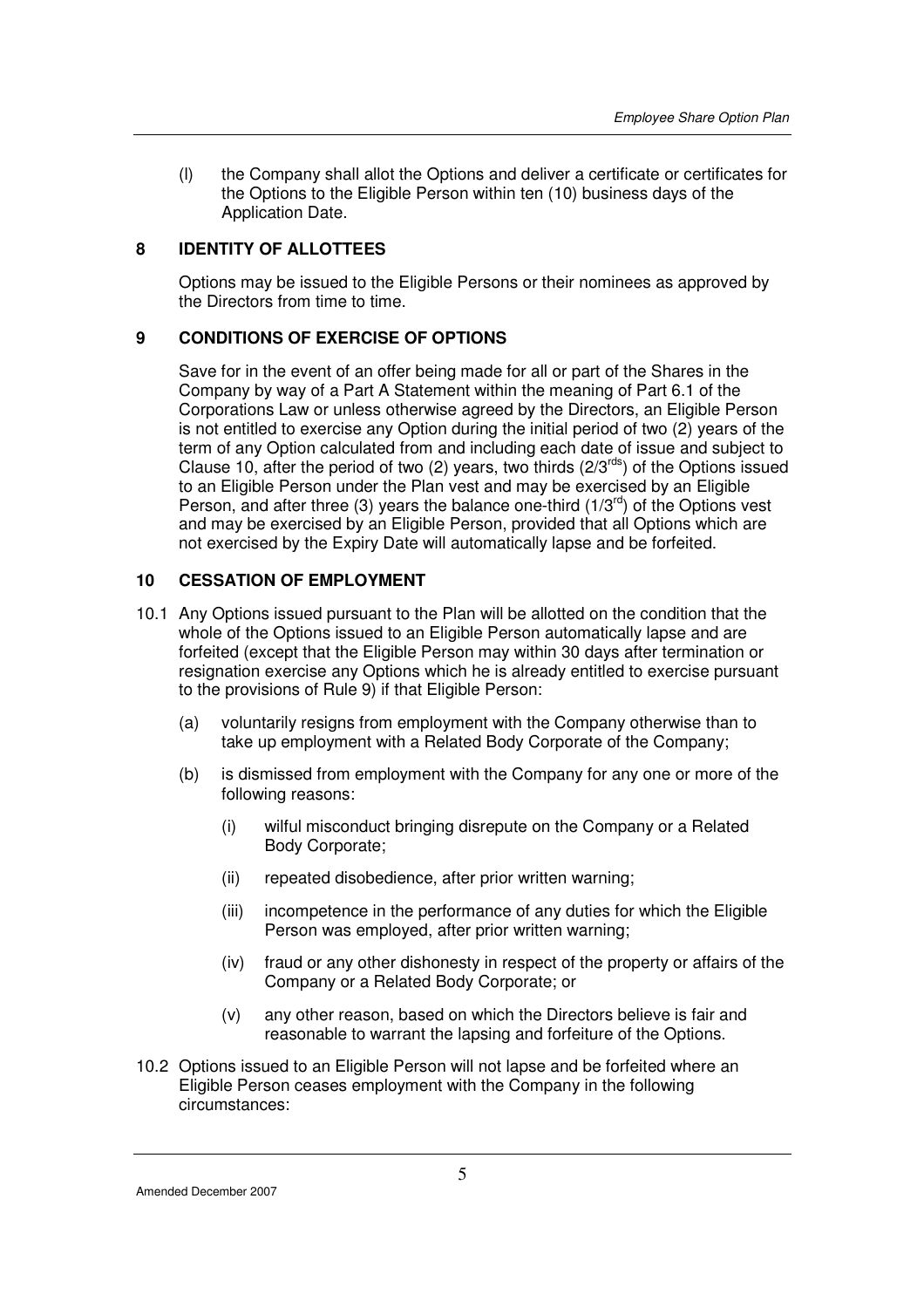- (a) death or total permanent disability (as that term is recognised by Statute);
- (b) retirement
- (c) redundancy; and
- (d) any other reason, based on which the Directors believe is fair and reasonable to warrant the Eligible Person maintaining his/her right to exercise the Options.
- 10.3 Should an Eligible Person, in the opinion of the Directors, satisfy the requirements of clause 10.2 the Eligible Person will have a period of six (6) months to exercise the Option from the date the Company receives notice of the specified event and acknowledges in writing that such event satisfies the requirements of clause 10.2. For the purposes of this sub-clause the time constraints imposed by clauses 9.0 and 10.1 are to be ignored.

#### **11 DIVIDENDS AND VOTING RIGHTS**

Participants who are holding an Option issued pursuant to the Plan have no rights or entitlements to participate in dividends declared by the Company or rights to vote at meetings of the Company until that Option is exercised.

#### **12 EXERCISE OF OPTIONS**

An Option is only exercisable by completing the Option Exercise Notice in the form provided on the reverse of the Option Certificate and delivering the same to the Company. An Option Exercise Notice must specify the number of Options being exercised and must be delivered to the Company together with:

- (a) payment of the Exercise Price for those Options, and
- (b) the Option Certificate covering the Options being exercised.

 The giving of an Option Exercise Notice for part only of the number of Options held by any participant from time to time does not prevent the participant at any time thereafter subject to Rule 9, during the term of those Options from exercising all or part of the balance of such Options in whole or in part.

 If a participant exercises less than the total number of Options referred to in the Option Certificate then that participant:

- (a) must surrender the Option Certificate to the Company; and
- (b) the Company will cancel that Option Certificate and re-issue an Option Certificate to the participant for the unexercised balance of the Options.

## **13 TAXATION**

Neither the Company nor its Directors, Officers, Employees, Representatives or Agents take any responsibility or assume any liability for the taxation liabilities of Eligible Persons.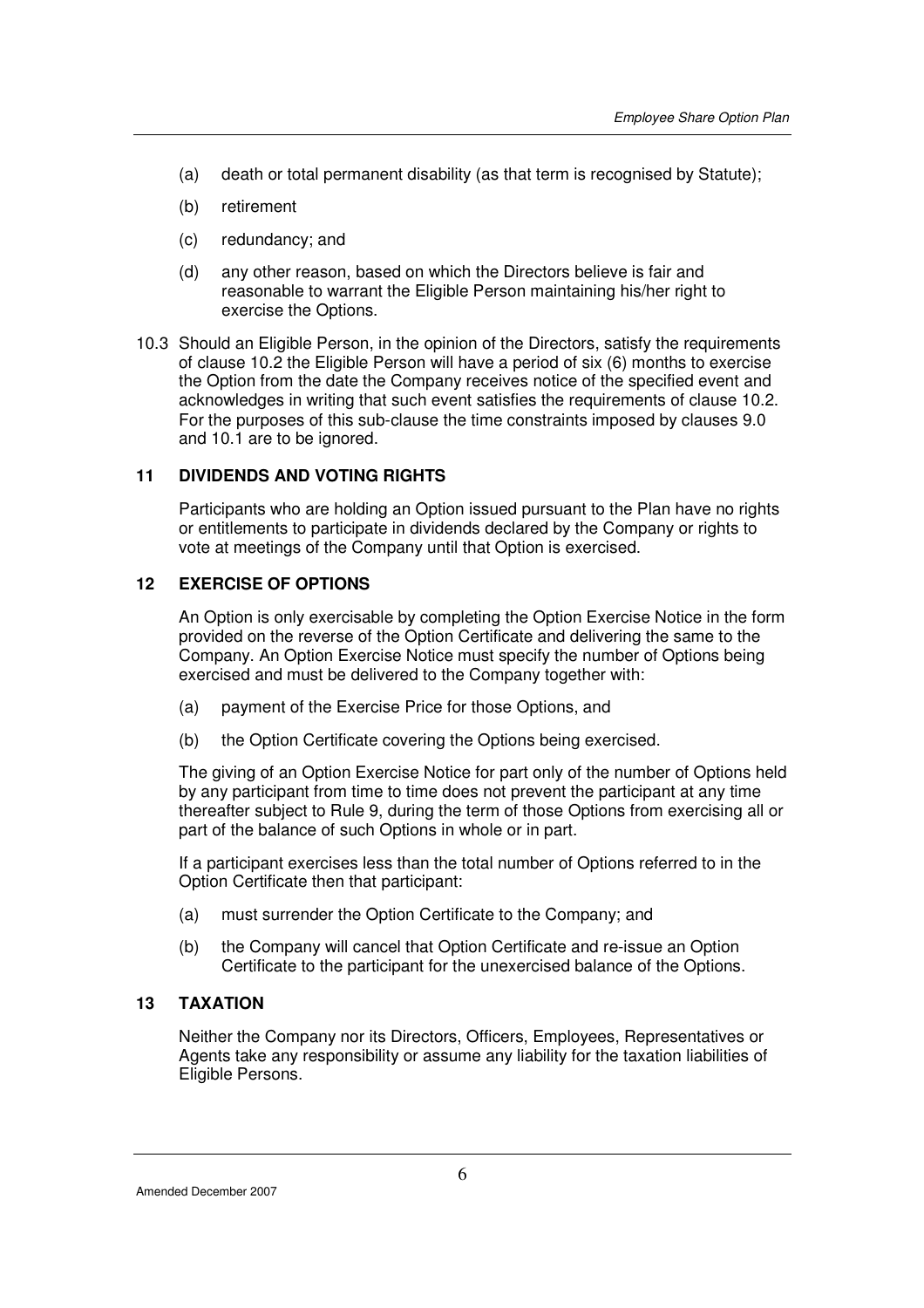# **14 LISTING RULES**

The terms and conditions of the Plan must at all times comply with the Listing Rules. If there is any inconsistency between the terms and conditions of the Plan and the Listing Rules then the Listing Rules will prevail.

# **15 ADMINISTRATION OF THE PLAN**

The Plan will be administered by the Directors who shall have the power to:

- (a) determine the procedures from time to time for the administration of the Plan subject to the Rules;
- (b) subject to Rules 14 and 16, amend or modify the Rules;
- (c) resolve conclusively all questions of fact or interpretation arising in connection with the interpretation or application of the Rules; and
- (d) delegate to any one or more persons for such period and on such conditions as or the Directors may determine the exercise of any of the Directors powers or discretions under the Plan.

## **16 AMENDMENTS TO THE PLAN**

The Rules may not be altered without the prior approval both of the shareholders of the Company in a general meeting and the ASX.

# **17 TERMINATION OF THE PLAN**

The Plan may be terminated at any time by resolution of the Directors and notification thereof to the ASX.

#### **18 GOVERNING LAW**

The Plan, the Rules and the operation of the Plan shall be governed by the laws of the State of Victoria.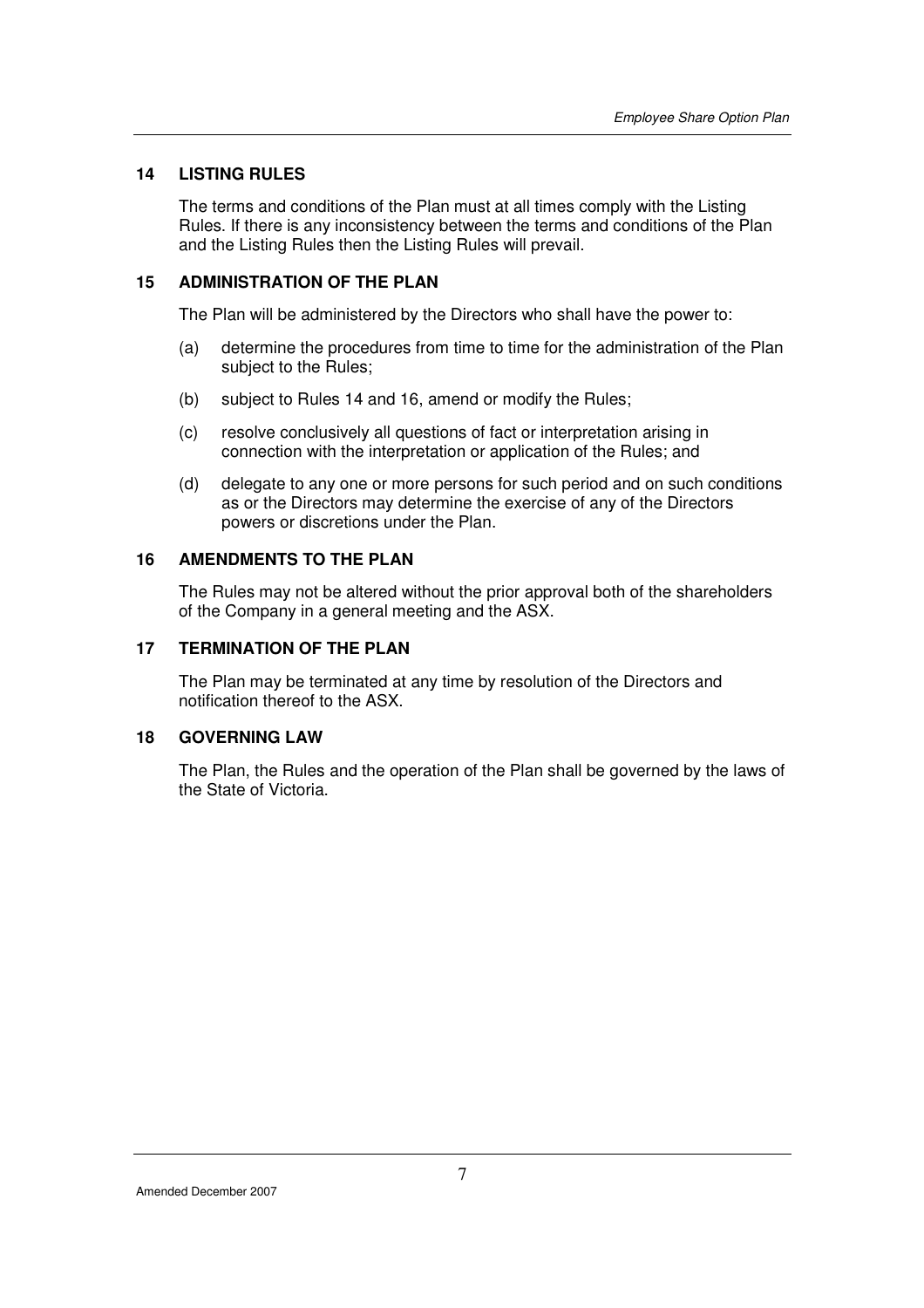#### **FIRST ANNEXURE GLOBAL HEALTH LIMITED ACN 091 377 892**

Employee Share Option Plan

Application for Options

 $\Box$ 

\_\_\_\_\_\_\_\_\_\_\_\_\_\_\_\_\_\_\_\_\_\_\_\_\_\_\_\_\_\_\_\_\_\_\_\_\_\_\_\_\_\_\_\_\_\_\_\_\_\_\_\_\_\_\_\_\_\_\_\_\_\_\_\_\_\_\_\_\_

hereby apply for \_\_\_\_\_\_\_\_\_\_\_\_\_\_\_ Options to subscribe for an equal number of Shares in the capital of the company at an exercise price of \$\_\_\_\_\_\_\_\_\_\_ per Share and I agree that upon issue of those Options I shall hold those Options and deal with them only in accordance with the terms and conditions of the said Employee Share Option Plan of Global Health Limited (a copy which is attached hereto), subject to and accordance with the Constitution of the Company.

Dated this \_\_\_\_\_\_\_\_\_\_\_\_\_\_\_\_\_\_\_\_ day of \_\_\_\_\_\_\_\_\_\_\_\_\_\_\_ 20\_\_\_\_

Signed:

Name:

### **Notes**

- 1. The Exercise Price is determined by the Directors at the time of making the Offer in accordance with the Rules of the Plan.
- 2. Options are issued free.